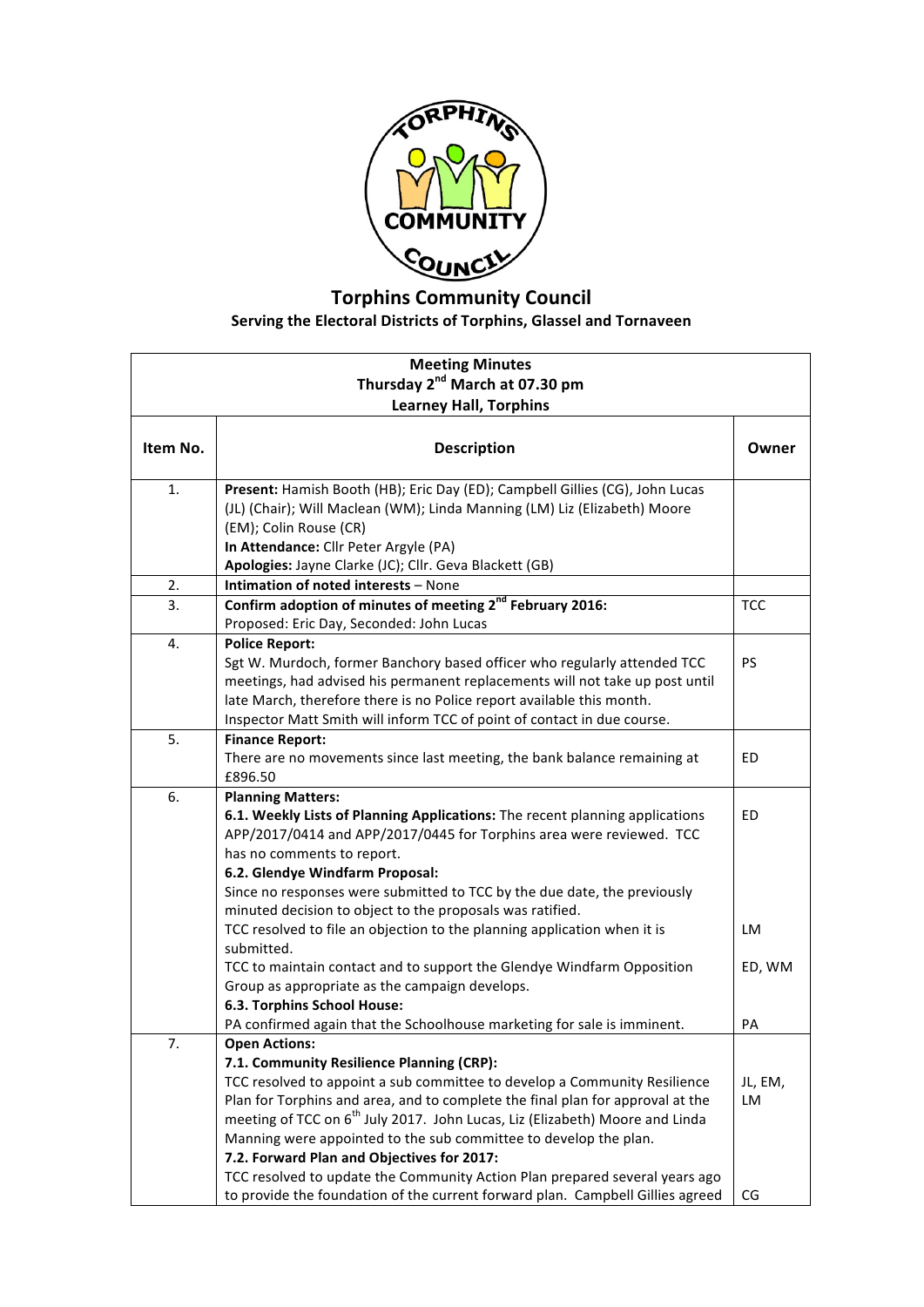|    | to review the previous plan and develop the update.                                   |           |
|----|---------------------------------------------------------------------------------------|-----------|
|    | LM to provide a copy of the previous plan and CR to scan an electronic image          | LM, CR    |
|    | for easy reference.                                                                   |           |
|    | 7.3. Road Safety:                                                                     |           |
|    | 7.3.1. Proposed Mandatory Speed Limit on A980 at Campfield - TCC received             |           |
|    |                                                                                       |           |
|    | for formal comment, from R. Singleton, Roads Manager, Kincardine & Mearns,            |           |
|    | a copy of the draft Area Committee report on the proposed 40 mph speed limit          |           |
|    | on the A980 at Campfield. The report was reviewed and TCC resolved to                 | <b>WM</b> |
|    | provide a positive response supporting early implementation of the 40 mph             |           |
|    | speed limit to address the long standing road safety concerns at this location.       |           |
|    | 7.3.2. Proposed roadside signs highlighting blackspots and accidents to               |           |
|    | encourage improved behaviour - PA advised this matter will be raised by him           | PA        |
|    | at Area Committee when considering the road safety proposals.                         |           |
|    | 7.3.3. Torphins Parent Council report back - LM reviewed her visit to TPC. It         | <b>LM</b> |
|    | was agreed parking practices at the school are a serious concern, however the         |           |
|    | school has limited power to address the concerns.                                     |           |
|    | 7.4. Torphins Park Updates:                                                           |           |
|    | 7.4.1. Jubilee Stone - The soil is now in place round the Jubilee Stone and the       | HB,       |
|    | planting plan is confirmed. Heathers and lavender will be obtained from               |           |
|    | Aberdeenshire Council by JL, with delivery to ED home, which is near the              | JL, ED    |
|    | location. EM will provide a surface membrane to suppress weeds, and bark              | EM        |
|    | and slabs may be ordered to finish off the site.                                      |           |
|    | 7.4.2. In response to ED's letter regarding play park equipment the school has        |           |
|    | reported back through the meeting with EM. The recommendation is for a                |           |
|    | scrambling net to be installed. ED to contact Ian Welsh of Aberdeenshire              | ED        |
|    | Council to progress a request for funding and installation.                           |           |
|    | 7.5. Notice Board Map of Torphins:                                                    |           |
|    | All comments are complete to finalise the map ready for the TCC meeting on            | <b>CR</b> |
|    | $6th$ April 2017.                                                                     |           |
|    | The existing wall notice board will be used initially to display a new OS map of      |           |
|    | Torphins area, and the free standing notice board will be reconfigured to             | ED        |
|    | enable display of the new Torphins map that is ready for mounting, and hold           |           |
|    | public notices such as minutes of meetings.                                           |           |
|    | It was decided to pursue funding by request to Marr Area for a new high               | ED        |
|    | quality custom noticeboard for the new village map etc.                               |           |
|    | 7.6. Dog Fouling:                                                                     |           |
|    | The recurrent problem of dog fouling despite the ongoing campaign and action          | JC        |
|    | by TCC was noted. TCC resolved to continue the initiative and continues to            |           |
|    | request all dog owners to act responsibly to always clear up after their dog.         |           |
|    | Free dog poo bags as always are available at Platform 22.                             |           |
|    | 7.7. Torphins Wood Fence and Gate at MDC:                                             |           |
|    | As previously reported the relocating of this fence and gate has been agreed          | HB        |
|    | with Learney Estate staff, however there is no action to report so far.               |           |
|    | 7.8. Recycling Bins at Park:                                                          |           |
|    | JL will follow up again with Aberdeenshire Council regarding completion of the        | JL        |
|    | reconfiguration plan by AC, which was agreed some time ago.                           |           |
|    |                                                                                       |           |
|    | 7.9. Bus Forum Report:                                                                |           |
|    | LM approached the authorities regarding the poor timetable signposting at the         | EM        |
|    | bus stops, which are displayed too high, and are not clear on the destinations        |           |
|    | of the bus routes from Torphins. AC has advised they are working on a                 |           |
|    | programme across Aberdeenshire to lower the displayed timetables to make              |           |
|    | them easier to read. The format of the timetable information is also under            |           |
|    | review.                                                                               |           |
| 8. | Correspondence:                                                                       | WM        |
|    | TCC has received the usual invitation to Marr Community Area Forum on 9 <sup>th</sup> |           |
|    | March, which will be attended by JL, EM, ED, WM.                                      |           |
|    | TCC has been advised of Paths for All training & Marr Paths Future Proofing           |           |
|    | Network training on Friday 24th and Saturday 25th March in Strathdon. TCC             |           |